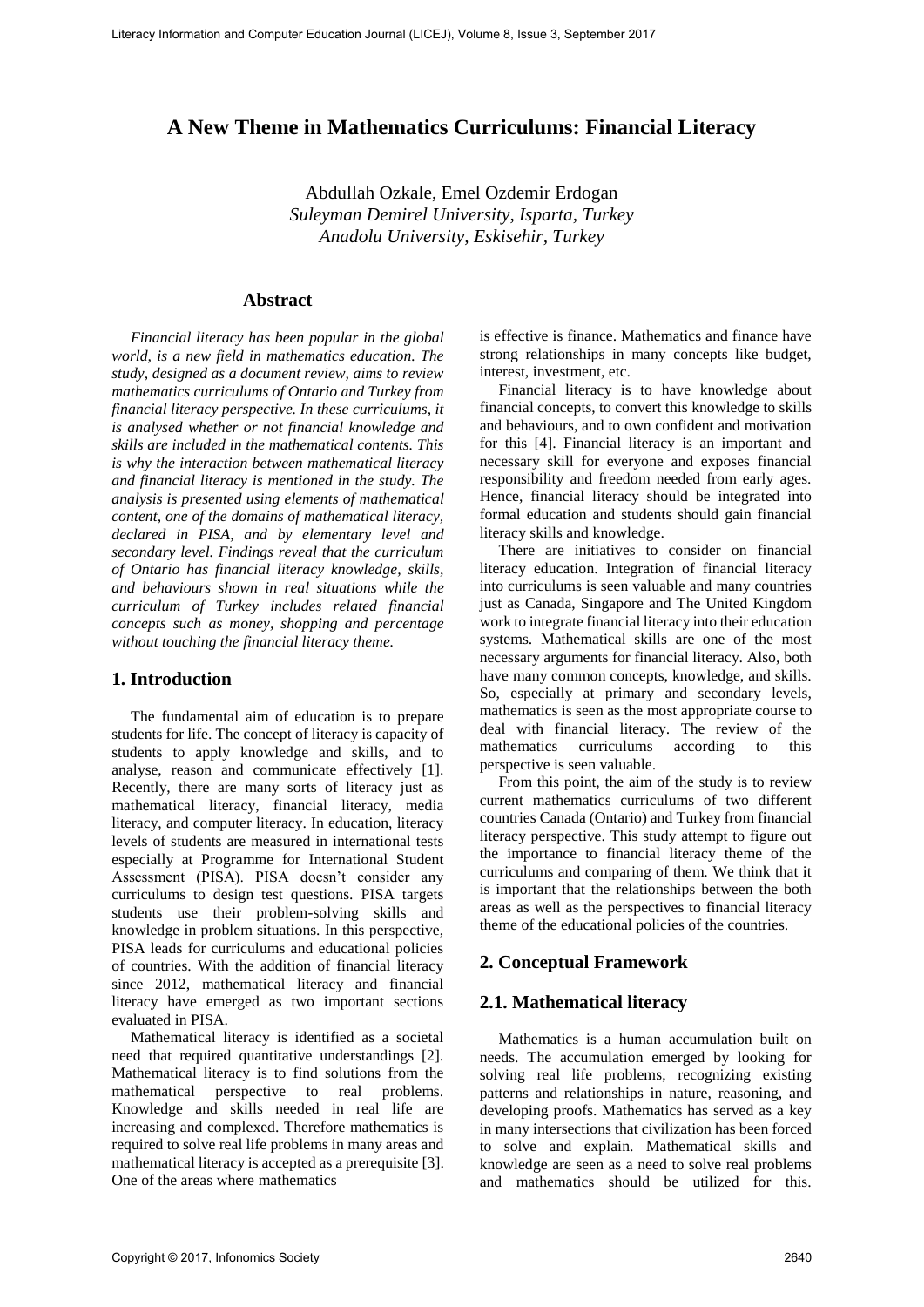According to this, mathematics is a valuable key to solve problems related many various areas. The concept of mathematical literacy also emerges at this point.

Mathematical literacy is a concept that is popular in the mathematics education and is worked for years [5]. Mainly, mathematical literacy is defined as using mathematics in real life. Kilpatrick entitles "mathematical proficiency" instead of mathematical literacy, and refers to mathematical understanding and thinking about real life situations [6]. He refers mathematical literacy beyond mathematics in school. Similarly, The National Council of Teachers of Mathematics (NCTM) identifies mathematical literacy as used mathematical skills and knowledge in various circumstances [2]. Organisation for Economic Co-operation and Development (OECD) focuses on affective skills, and reflects mathematical literacy is to consider mathematics, to see mathematical symbols and mathematical thinking, and to transfer mathematical skills into real life [7]. OECD also points out mathematical literacy as a societal need in modern life. A mathematical literate can utilize mathematics in real life by internalizing mathematical skills and knowledge [8]. Literacy phenometers of the state of the state of the state of the state of the state of the state of the state of the state of the state of the state of the state of the state of the state of the state of the state of th

To explain mathematical literacy, a couple of models pointed out. Actually, they identify the competencies of a mathematical literate. Pugalee describes mathematical literacy with two concentric circles (see Figure 1). The interaction of these two circles provides the development of mathematical literacy. The broad circle represents the process of mathematical literacy. The inner circle is the factor that influences this process [8].



Figure 1. The model of mathematical literacy of Pugalee [8]

The interaction of these two circles provides the development of mathematical literacy. The broad circle represents the process of mathematical literacy. The inner circle is the factor that influences this process [8].

Kilpatrick describes mathematical literacy with five fundamental elements: a) conceptual understanding, b) procedural fluency, c) strategic competence, d) adaptive reasoning, e) productive reasoning [6].

According to these models, mathematical literacy includes many skills as mathematical thinking, mathematical reasoning, problem-solving, utilizing mathematics in real life situations, positive attitude towards mathematics, attaching importance to mathematics.

## **2.2. Financial literacy**

Individuals have to balance their incomes and assets for their needs and demands. In that case, people should have a job to earn money and then to invest. In the balancing process, economic situations are occurred such as borrowing, risk, and earning. People usually behaviour like their parents in their financial decisions [9]. Individuals should learn financial knowledge and to earn experience in order to make decision consciously.

Financial literacy is knowledge and understanding of financial concepts, and the skills, and confidence to make effective decisions [10]. Financial literacy is not a specific concept interested in the financial area. On the contrary financial literacy is a need for everyone. A kid should run his/her money weekly, a young should manage his/her school fee and other expenses, even he/she should calculate work time for exes. An adult should make a budget of his/her family and balance their consumptions-investments-incomes. Also, people have to make financial planning for retirement in early years. As known, individual pension systems have been developed and age of retirement has been raised due to increase human life and quality of life standards [11].

From this point of view, individual financial management is an important need for all life. Therefore the concept of financial literacy and financial awareness should be considered.

Generally, a financial literate should have some qualifications:

A financial literate

• considers the balance of income-outgoing and make a budget.

- analyses advertisements objectively.
- arranges optimum options of saving-investmentspending.

• explains financial decisions to his/her family or other people.

• considers emergency situations and has insurance.

• choices financial aids and has awareness about taxes and bills.

• choices options consciously about credit, credit card, interest rate.

• has confidence in his/her financial decisions.

• knows fundamental financial concepts and national-international financial circumstance [11, 12, 13, 14, 15]. The qualifications are more. Remarkable features in these criteria are effective communication,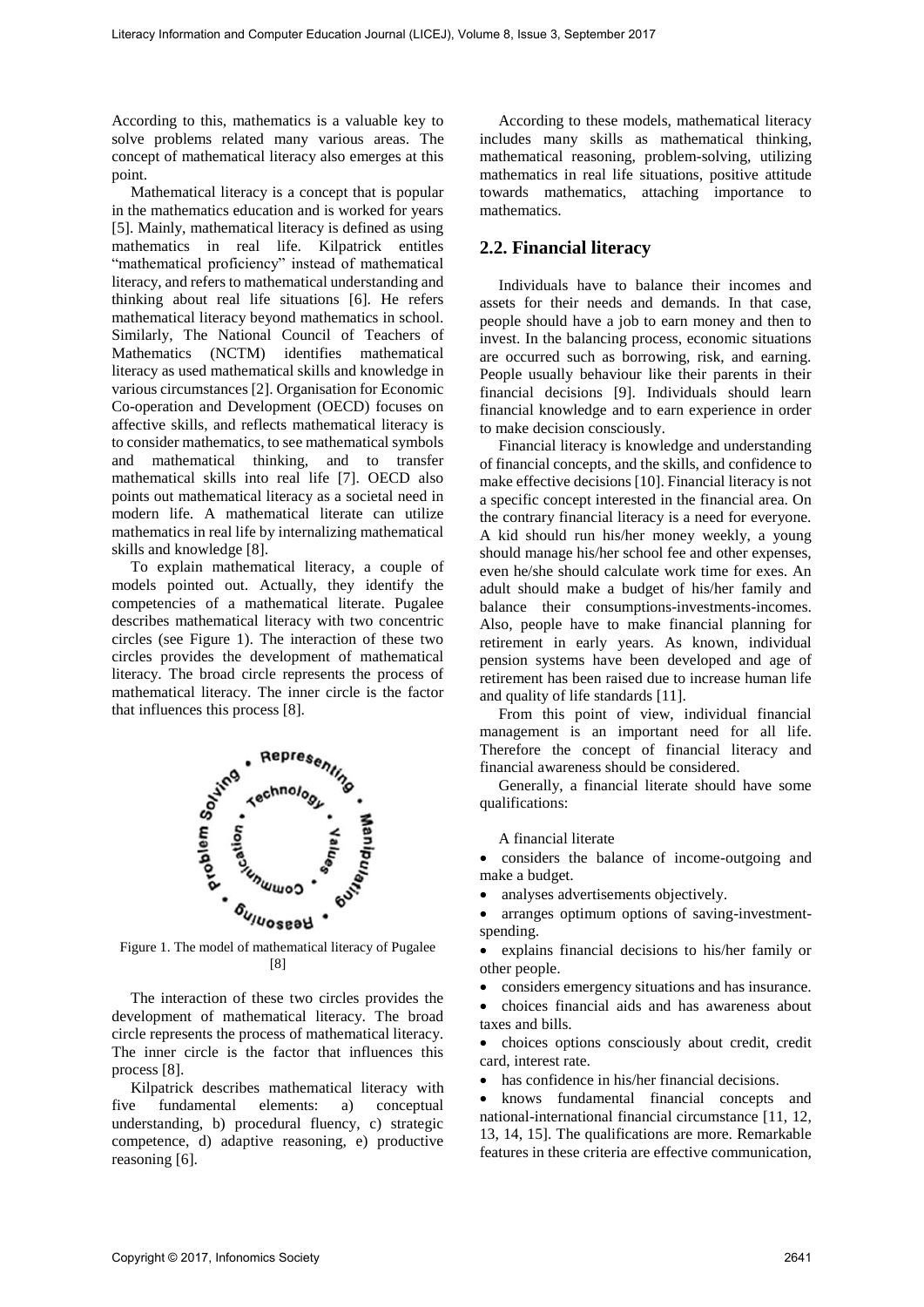sufficient knowledge, and to transfer knowledge and skills to behaviours.

Financial literacy theme has an increasing popularity in related areas like education as well as it is studied in economy and finance. Financial literacy is a phenomenon that exposes financial responsibility and freedom needed from early ages [14]. So financial literacy should be included in formal education and students should be able to access financial literacy [15]. Many countries such as Australia, Brazil, Canada, Singapore, The United States, and The United Kingdom have begun to integrate financial literacy into their education systems with led studies conducted by Organisation for Economic Cooperation and Development (OECD) since the 2000s [3]. Similarly, some European countries such as Denmark, Estonia, and Ireland have worked on the financial literacy education [12]. Financial literacy is also a separate theme in the economy area and is a separate course many countries such as Canada, US, and Australia, however, it should be integrated into related courses like mathematics. Literacy Primation and Computer Computer Some 10.011, Volume 8, Isotephe 2017 Computer Education Journal (LICE), Volume 8, Isotephe 2017 Computer Education Journal (LICE), Volume 8, Isotephe 2017 Control (LICE), Volume 8,

Ontario (Canada) is one of the countries which carried out the process of integration financial literacy in their curriculums. In the process started by 2010, financial literacy is integrated into many related curriculums including mathematics [13, 17]. The monitoring of the process is keeping. A report was published to process named "A Sound Investment Financial Literacy Education in Ontario Schools" (Figure 2). Ontario is a phenomenon in financial literacy education initiatives because of their curriculums, detailed studies, and reports on financial literacy. So in our study, a comparison between Ontario and Turkey which is the country of the researchers is seen valuable.



Figure 2. The report of the financial literacy project of Ontario [13]

## **3. Methodology**

In this study, the position of financial literacy theme in the current mathematics curriculums of Ontario (Canada) (CoO) and Turkey (CoT) by elementary and secondary level is analysed. Turkey has the new curriculums announced in 2017 while the Ontario mathematics curriculums were revised in 2011.

This study is designed as a document review. The PISA perspective towards literacy is considered in the review. PISA handles the framework of literacy in three main domain: a) content, b) process and c) context. In the PISA questions of mathematical literacy, processes which provide to display mathematical skills are emerged using mathematical concepts in the various contexts. The mathematical contents include

- a) quantity,
- b) change and relationships,
- c) space and shape,
- d) uncertainty and data.

In this study, the mathematical contents on the financial contexts are considered and common processes that include target acquisitions are viewed. The curriculums are compared according to mathematical contents, which concepts are in the curriculums, how is the deep of the concept and their relationships with mathematical concepts and heads, what is the circumstance in the same heads.

There are a couple of tables to compare of the curriculums in findings. Also, some pictures are added that expose curriculums details. It is expected to present the intensity of financial knowledge and skills, how financial concepts are processed, and the fundamental perspective to financial literacy of the curriculums.

# **4. Findings**

#### **4.1. Findings for elementary level**

#### **a) Quantity**

It is seen that introduction banknotes and coins, simple operations, basic proportional reasoning and the using percentile in both of them. Ontario aims to teach numbers by money whereas Turkey focuses on the concept of percentile and calculating. In the content of quantity, Ontario focuses on proportional reasoning and comparing in financial problems. It is showed in Figure 3.

- 
- 
- 
- 

Figure 3. Proportional relationships in the Ontario math curriculums [20]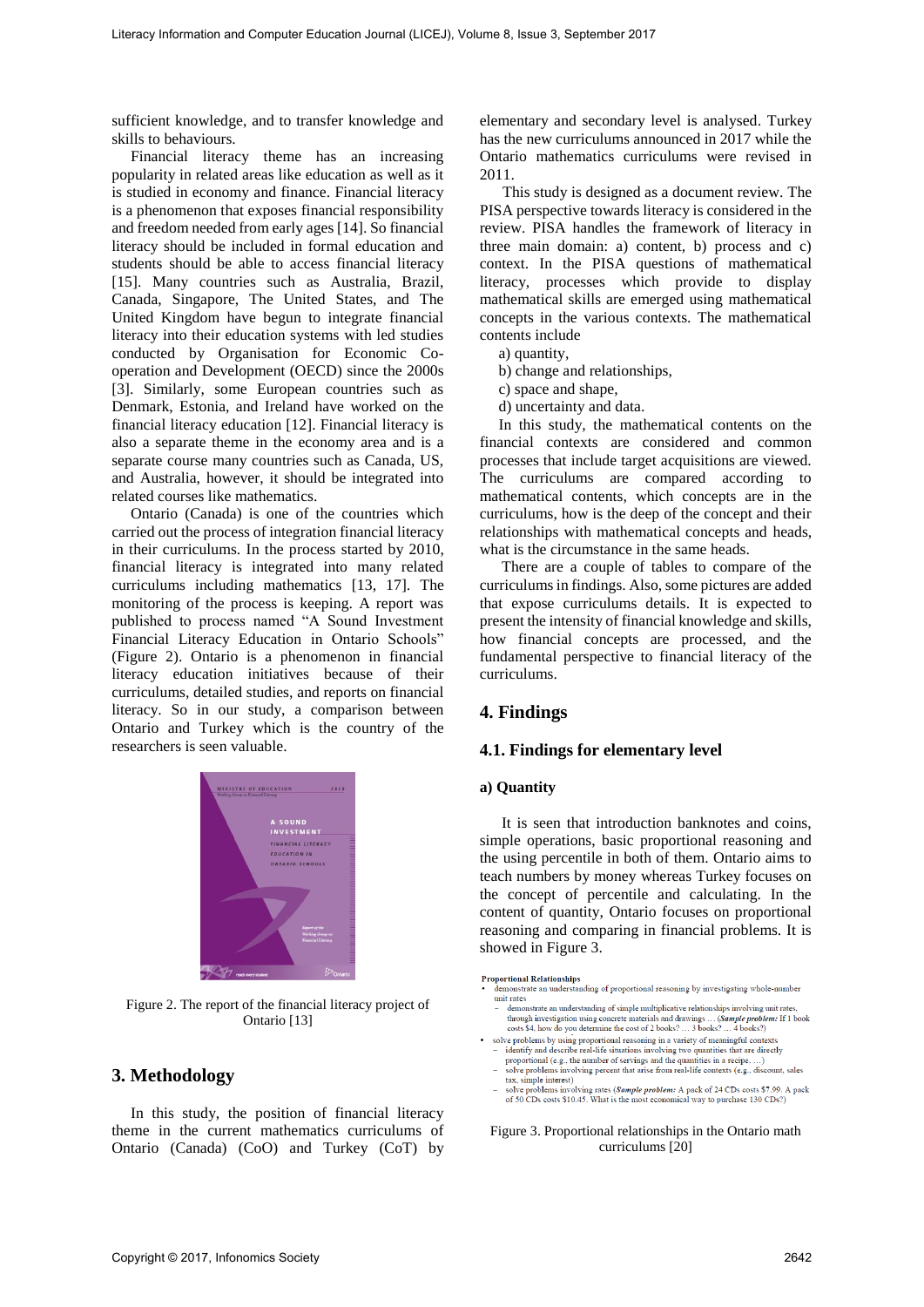| Table 1. The comparison of the elementary curriculums for |
|-----------------------------------------------------------|
| mathematical content: Quantity                            |

|            | Table 1. The comparison of the elementary curriculums for<br>mathematical content: Quantity                                                                                                                                                                                                                                                                                                                |                                                                                                                                                                                                                                                                                                                                                                                                                                                                                                                                                                                                                                                                                                                                                                                                                                                                                                                                                                                                                                                                                                                                     | d) Uncertainty and data                                                                                                                                                                                                                                                                                                                                                                                                                                                                                                                                                                                                                                    |
|------------|------------------------------------------------------------------------------------------------------------------------------------------------------------------------------------------------------------------------------------------------------------------------------------------------------------------------------------------------------------------------------------------------------------|-------------------------------------------------------------------------------------------------------------------------------------------------------------------------------------------------------------------------------------------------------------------------------------------------------------------------------------------------------------------------------------------------------------------------------------------------------------------------------------------------------------------------------------------------------------------------------------------------------------------------------------------------------------------------------------------------------------------------------------------------------------------------------------------------------------------------------------------------------------------------------------------------------------------------------------------------------------------------------------------------------------------------------------------------------------------------------------------------------------------------------------|------------------------------------------------------------------------------------------------------------------------------------------------------------------------------------------------------------------------------------------------------------------------------------------------------------------------------------------------------------------------------------------------------------------------------------------------------------------------------------------------------------------------------------------------------------------------------------------------------------------------------------------------------------|
| CoO        | - using the money to understanding numbers.<br>- reading, writing, representing and comparing<br>money and relating whole numbers, decimal<br>numbers and simple fractions.<br>simulated<br>- making<br>purchases,<br>simple<br>calculations and operations, simple multiplicative                                                                                                                         |                                                                                                                                                                                                                                                                                                                                                                                                                                                                                                                                                                                                                                                                                                                                                                                                                                                                                                                                                                                                                                                                                                                                     | In the final content for elementary level,<br>uncertainty and data, it is seen that both of them use<br>various tools to analyse data.<br>Table 4. The comparison of the elementary curriculums for<br>mathematical content: Uncertainty and data                                                                                                                                                                                                                                                                                                                                                                                                          |
| <b>ToD</b> | relationships<br>- solving problem using percent about price,<br>taxes, discount, simple interest and marketing<br>campaign<br>- determining moneys (banknote, coins)<br>- simple shopping, gathering pocket money for<br>weekly                                                                                                                                                                           | CoO                                                                                                                                                                                                                                                                                                                                                                                                                                                                                                                                                                                                                                                                                                                                                                                                                                                                                                                                                                                                                                                                                                                                 | - Reading and interpreting conclusions data about<br>financial context presented in charts, tables, and<br>graphs.<br>- Determining, through investigation, the effect on<br>a measure of central tendency (mean, median, and<br>mode)<br>- Using various tools for organizations of data                                                                                                                                                                                                                                                                                                                                                                  |
|            | - percent of discount and raising                                                                                                                                                                                                                                                                                                                                                                          | <b>CoT</b>                                                                                                                                                                                                                                                                                                                                                                                                                                                                                                                                                                                                                                                                                                                                                                                                                                                                                                                                                                                                                                                                                                                          | relating financial literacy.                                                                                                                                                                                                                                                                                                                                                                                                                                                                                                                                                                                                                               |
| finance.   | In second content, change and relationships, in<br>Ontario, it is noticed the desire to construct simple<br>equations and to model of real life situations about                                                                                                                                                                                                                                           | a) Quantity                                                                                                                                                                                                                                                                                                                                                                                                                                                                                                                                                                                                                                                                                                                                                                                                                                                                                                                                                                                                                                                                                                                         | 4.2. Findings for secondary level<br>The other side, in secondary level, in this content,                                                                                                                                                                                                                                                                                                                                                                                                                                                                                                                                                                  |
|            | Table 2. The comparison of the elementary curriculums for<br>mathematical content: Change and relationships                                                                                                                                                                                                                                                                                                |                                                                                                                                                                                                                                                                                                                                                                                                                                                                                                                                                                                                                                                                                                                                                                                                                                                                                                                                                                                                                                                                                                                                     | it is seen that Turkey just focuses on calculating. The<br>absence of simple and compound interest, an                                                                                                                                                                                                                                                                                                                                                                                                                                                                                                                                                     |
| So         | - variables as changing quantities, given equations<br>with symbols that describe relationships involving<br>simple rates.<br>$C = 3 \times n$ and $3 \times n = C$ both represent the<br>relationship between the total cost $(C)$ , in dollars,<br>and the number of sandwiches purchased $(n)$ , when<br>each sandwich costs \$3)<br>- Using algebra and modelling in financial real life<br>situations | important concept in the financial area, is a major<br>deficiency for Turkey.<br>3. Solving Financial Problems Involving Exponential Functions<br>demonstrate an understanding of compound interest and annuities, and solve related problems<br>3.1 compare, using a table of values and graphs, the simple and compound interest earned for a<br>given principal (i.e., investment) and a fixed interest rate over time<br>Sample problem: Compare, using tables of values and graphs, the amounts after each of<br>the first five years for a \$1000 investment at 5% simple interest per annum and a \$1000<br>investment at 5% interest per annum, compounded annually.<br>3.2 solve problems, using a scientific calculator, that involve the calculation of the amount, $\vec{A}$<br>(also referred to as future value, $FV$ ), and the principal, $P$ (also referred to as present value,<br><i>PV</i> ), using the compound interest formula in the form $A = P(1 + i)^n$ [or $FV = PV(1 + i)^n$ ]<br>Sample problem: Calculate the amount if \$1000 is invested for three years at 6% per<br>annum, compounded quarterly. |                                                                                                                                                                                                                                                                                                                                                                                                                                                                                                                                                                                                                                                            |
| <b>50D</b> |                                                                                                                                                                                                                                                                                                                                                                                                            |                                                                                                                                                                                                                                                                                                                                                                                                                                                                                                                                                                                                                                                                                                                                                                                                                                                                                                                                                                                                                                                                                                                                     | 3.3 determine, through investigation (e.g., using spreadsheets and graphs), that compound<br>interest is an example of exponential growth [e.g., the formulas for compound interest,<br>$A = P(1 + i)^n$ , and present value, $PV = A(1 + i)^{-n}$ , are exponential functions, where the<br>number of compounding periods, n, varies]<br>Sample problem: Describe an investment that could be represented by the function<br>$f(x) = 500(1.01)^{x}$ .<br>3.4 solve problems, using a TVM Solver on a graphing calculator or on a website, that involve<br>the calculation of the interest rate per compounding period, $i$ , or the number of compounding |
|            | c) Space and shape                                                                                                                                                                                                                                                                                                                                                                                         |                                                                                                                                                                                                                                                                                                                                                                                                                                                                                                                                                                                                                                                                                                                                                                                                                                                                                                                                                                                                                                                                                                                                     | periods, <i>n</i> , in the compound interest formula $A = P(1 + i)^n$ [or $FV = PV(1 + i)^n$ ]<br>Sample problem: Use the TVM Solver in a graphing calculator to determine the time it<br>takes to double an investment in an account that pays interest of 4% per annum,<br>compounded semi-annually.                                                                                                                                                                                                                                                                                                                                                     |
|            | Table 3. The comparison of the elementary curriculums for<br>mathematical content: Space and shape                                                                                                                                                                                                                                                                                                         |                                                                                                                                                                                                                                                                                                                                                                                                                                                                                                                                                                                                                                                                                                                                                                                                                                                                                                                                                                                                                                                                                                                                     | Figure 4. The consideration on interest of the Ontario math                                                                                                                                                                                                                                                                                                                                                                                                                                                                                                                                                                                                |
| CoO        | - solving problems that require conversion<br>between metric units of measure<br>Sample problem: At Andrew's Deli, cheese is on<br>sale for \$13 for one kilogram. How much would it<br>cost to purchase 150 g of cheese?)                                                                                                                                                                                 |                                                                                                                                                                                                                                                                                                                                                                                                                                                                                                                                                                                                                                                                                                                                                                                                                                                                                                                                                                                                                                                                                                                                     | curriculum [20]<br>Ontario focuses on understanding fundamental<br>financial concepts including interest as well as they<br>care generally to select the best or better options in<br>financial situations. Figure 4 shows the consideration                                                                                                                                                                                                                                                                                                                                                                                                               |
| <b>ToD</b> |                                                                                                                                                                                                                                                                                                                                                                                                            |                                                                                                                                                                                                                                                                                                                                                                                                                                                                                                                                                                                                                                                                                                                                                                                                                                                                                                                                                                                                                                                                                                                                     | of interest in the Ontario Curriculums.                                                                                                                                                                                                                                                                                                                                                                                                                                                                                                                                                                                                                    |
|            | In content of space and shape, Ontario focuses on<br>converting metric units of measure. It is a practical<br>skill used frequently in real life.                                                                                                                                                                                                                                                          |                                                                                                                                                                                                                                                                                                                                                                                                                                                                                                                                                                                                                                                                                                                                                                                                                                                                                                                                                                                                                                                                                                                                     |                                                                                                                                                                                                                                                                                                                                                                                                                                                                                                                                                                                                                                                            |
|            |                                                                                                                                                                                                                                                                                                                                                                                                            |                                                                                                                                                                                                                                                                                                                                                                                                                                                                                                                                                                                                                                                                                                                                                                                                                                                                                                                                                                                                                                                                                                                                     |                                                                                                                                                                                                                                                                                                                                                                                                                                                                                                                                                                                                                                                            |
|            | Copyright © 2017, Infonomics Society                                                                                                                                                                                                                                                                                                                                                                       |                                                                                                                                                                                                                                                                                                                                                                                                                                                                                                                                                                                                                                                                                                                                                                                                                                                                                                                                                                                                                                                                                                                                     | 2643                                                                                                                                                                                                                                                                                                                                                                                                                                                                                                                                                                                                                                                       |

#### **b) Change and relationships**

| Oor | - variables as changing quantities, given equations<br>with symbols that describe relationships involving<br>simple rates.<br>$C = 3 \times n$ and $3 \times n = C$ both represent the<br>relationship between the total cost $(C)$ , in dollars,<br>and the number of sandwiches purchased $(n)$ , when<br>each sandwich costs \$3)<br>- Using algebra and modelling in financial real life<br>situations |
|-----|------------------------------------------------------------------------------------------------------------------------------------------------------------------------------------------------------------------------------------------------------------------------------------------------------------------------------------------------------------------------------------------------------------|
|     |                                                                                                                                                                                                                                                                                                                                                                                                            |

#### **c) Space and shape**

| CoO | - solving problems that require conversion<br>between metric units of measure<br>Sample problem: At Andrew's Deli, cheese is on<br>sale for \$13 for one kilogram. How much would it<br>$cost$ to purchase 150 g of cheese?) |
|-----|------------------------------------------------------------------------------------------------------------------------------------------------------------------------------------------------------------------------------|
| ToT |                                                                                                                                                                                                                              |

### **d) Uncertainty and data**

| C <sub>o</sub> O | - Reading and interpreting conclusions data about<br>financial context presented in charts, tables, and<br>graphs.<br>- Determining, through investigation, the effect on<br>a measure of central tendency (mean, median, and<br>mode) |
|------------------|----------------------------------------------------------------------------------------------------------------------------------------------------------------------------------------------------------------------------------------|
| <b>Po</b>        | - Using various tools for organizations of data<br>relating financial literacy.                                                                                                                                                        |

## **4.2. Findings for secondary level**

#### **a) Quantity**

- 
- 
- 
- 
- 

#### Figure 4. The consideration on interest of the Ontario math curriculum [20]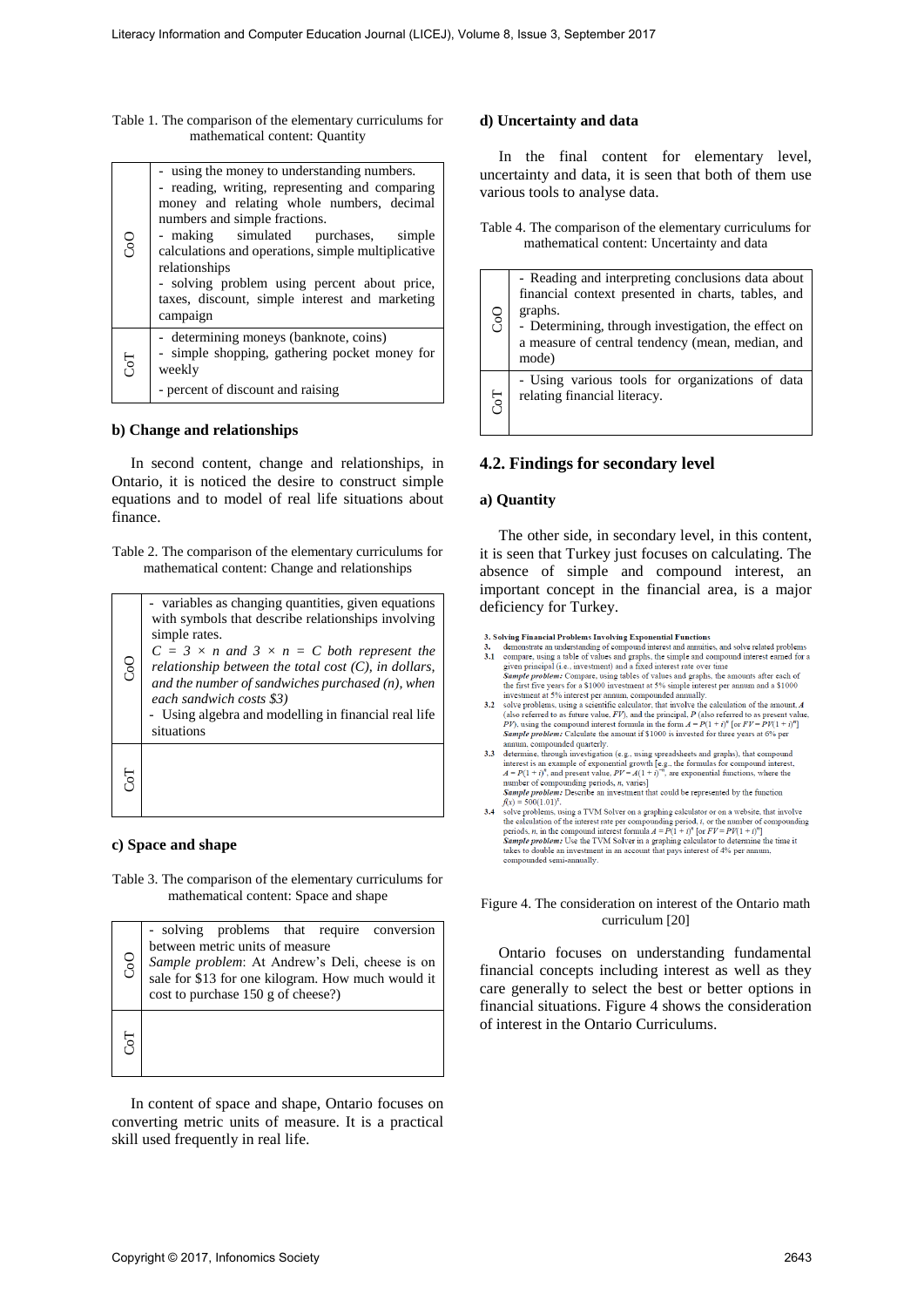| Table 5. The comparison of the secondary curriculums for |
|----------------------------------------------------------|
| mathematical content: Quantity                           |

| C <sub>o</sub> O | comparison of renting and buying<br>personal finance<br>comparing simple and compound interest,<br>- solving problems involving compound interest<br>comparison services (as credits) available from<br>financial institutions, and solving problems on<br>credits. |
|------------------|---------------------------------------------------------------------------------------------------------------------------------------------------------------------------------------------------------------------------------------------------------------------|
| Гoч              | - calculating bills and other payments                                                                                                                                                                                                                              |

#### **b) Change and relationships**

|      | Table 5. The comparison of the secondary curriculums for<br>mathematical content: Quantity                                                                                                                                                                                                                                                                                                                                                                                                                                                                                                                                                                                                                                                                                                                                                                                                                                                                                                                                                                                                            |                  | c) Space and shape                                                                                                                                                                                                                                                                                                                                                                                                                                                                                                                                                                                                                                                                                                                                                                                                                                                                                                                                                                                                                                                                                                                         |
|------|-------------------------------------------------------------------------------------------------------------------------------------------------------------------------------------------------------------------------------------------------------------------------------------------------------------------------------------------------------------------------------------------------------------------------------------------------------------------------------------------------------------------------------------------------------------------------------------------------------------------------------------------------------------------------------------------------------------------------------------------------------------------------------------------------------------------------------------------------------------------------------------------------------------------------------------------------------------------------------------------------------------------------------------------------------------------------------------------------------|------------------|--------------------------------------------------------------------------------------------------------------------------------------------------------------------------------------------------------------------------------------------------------------------------------------------------------------------------------------------------------------------------------------------------------------------------------------------------------------------------------------------------------------------------------------------------------------------------------------------------------------------------------------------------------------------------------------------------------------------------------------------------------------------------------------------------------------------------------------------------------------------------------------------------------------------------------------------------------------------------------------------------------------------------------------------------------------------------------------------------------------------------------------------|
| CoO  | - comparison of renting and buying<br>- personal finance<br>- comparing simple and compound interest,<br>- solving problems involving compound interest<br>- comparison services (as credits) available from<br>financial institutions, and solving problems on<br>credits.                                                                                                                                                                                                                                                                                                                                                                                                                                                                                                                                                                                                                                                                                                                                                                                                                           |                  | In the curriculums of Ontario, it is the fundamental<br>issue, how can we use mathematical knowledge and<br>skills in financial situations. The similar questions are<br>involved in PISA as well. As you see here, you need<br>to make financial planning even to paint a wall.<br>Table 7. The comparison of the secondary curriculums for                                                                                                                                                                                                                                                                                                                                                                                                                                                                                                                                                                                                                                                                                                                                                                                               |
| CoT  | - calculating bills and other payments                                                                                                                                                                                                                                                                                                                                                                                                                                                                                                                                                                                                                                                                                                                                                                                                                                                                                                                                                                                                                                                                |                  | mathematical content: Space and shape<br>- Payment by area                                                                                                                                                                                                                                                                                                                                                                                                                                                                                                                                                                                                                                                                                                                                                                                                                                                                                                                                                                                                                                                                                 |
| take | b) Change and relationships<br>It is seen here (see Table 6), Ontario would rather<br>understanding<br>of<br>mathematical<br>care<br>representations and mathematical modelling than<br>calculating. Here, there is an effort to integrate<br>financial knowledge and skills to all headings                                                                                                                                                                                                                                                                                                                                                                                                                                                                                                                                                                                                                                                                                                                                                                                                          | CoO<br>CoT       | How much is the painting cost for a rectangular<br>wall?<br>* How many square meters of the rectangular<br>area?<br>* How many box of it is required for a square<br>meter?<br>* Which box is the best choice? Small or large?                                                                                                                                                                                                                                                                                                                                                                                                                                                                                                                                                                                                                                                                                                                                                                                                                                                                                                             |
|      | including the functions and the series even the<br>derivatives. Also, there are the analysis the formula of<br>compound interest and the extremes points of                                                                                                                                                                                                                                                                                                                                                                                                                                                                                                                                                                                                                                                                                                                                                                                                                                                                                                                                           |                  | d) Uncertainty and data                                                                                                                                                                                                                                                                                                                                                                                                                                                                                                                                                                                                                                                                                                                                                                                                                                                                                                                                                                                                                                                                                                                    |
|      | financial situations by derivatives.<br>Table 6. The comparison of the curriculums for secondary<br>level for content: Change and relationships                                                                                                                                                                                                                                                                                                                                                                                                                                                                                                                                                                                                                                                                                                                                                                                                                                                                                                                                                       |                  | Table 8: The comparison of the secondary curriculums for<br>mathematical content: Uncertainty and data                                                                                                                                                                                                                                                                                                                                                                                                                                                                                                                                                                                                                                                                                                                                                                                                                                                                                                                                                                                                                                     |
| CoO  | - constructing an equation to represent payment<br>a monthly cellphone, registration fee, represent of<br>salary etc.<br>- modelling algebraically & graphically in real<br>situations.<br>relating compound interest to exponential growth,<br>modelling the cost of paint for a rectangle wall<br>- making connections between sequences, series,<br>and financial applications and calculations.<br>- solving problems involving the various<br>functions<br>- the composition functions<br>the time when the car is running most<br>economically during a trip<br>-the derivatives<br>identify the periods of inflation and deflation, and<br>the time at which the maximum rate of inflation<br>occurred by derivatives.<br>-the polinomial functions.<br>recognize that the compound interest formula,<br>$A = P(1 + i)$ <sup>n</sup> using a variety of tools and<br>strategies when different variables in a formula<br>are set as constants.<br>-using exponantial functions for real situations<br>compound interest for borrowing, how much might<br>future population increase water use? | C <sub>o</sub> O | - organisation<br>for<br>of<br>data<br>analysis<br>collection of working times data in various<br>countries by convenient methods and analysing<br>- working with one-variable data to compare two<br>or more<br>sets using measures of central tendency and<br>measures of spread<br>*comparing the lifetime of an economy light bulb<br>and a long-life light bulb<br>- analysing two-variable data by graphs and<br>interpreting<br>- comparing services (as credits) available from<br>financial institutions, and solving problems on<br>credits.<br>- using probability to make financial planning<br>the effects of cancelled hotel reservations on the<br>earning<br>- proper interpretation data of World population<br>and World economies.<br>- describing examples of indices used by the media<br>consumer price index, S&P,<br>- proper understanding graphs and data in real life.<br>*"Big Increase in Profits". Suggest reasons why<br>this headline may or may not be true.<br>- understanding of the applications of data<br>management<br>used by the media and the advertising industry and<br>in various occupations |
|      |                                                                                                                                                                                                                                                                                                                                                                                                                                                                                                                                                                                                                                                                                                                                                                                                                                                                                                                                                                                                                                                                                                       | CoT              |                                                                                                                                                                                                                                                                                                                                                                                                                                                                                                                                                                                                                                                                                                                                                                                                                                                                                                                                                                                                                                                                                                                                            |

### **c) Space and shape**

Table 7. The comparison of the secondary curriculums for mathematical content: Space and shape

| CoO | - Payment by area<br>How much is the painting cost for a rectangular<br>wall?<br>* How many square meters of the rectangular<br>area?<br>* How many box of it is required for a square<br>meter?<br>* Which box is the best choice? Small or large? |
|-----|-----------------------------------------------------------------------------------------------------------------------------------------------------------------------------------------------------------------------------------------------------|
|     |                                                                                                                                                                                                                                                     |

#### **d) Uncertainty and data**

Table 8: The comparison of the secondary curriculums for mathematical content: Uncertainty and data

| g | - organisation of data<br>for<br>analysis<br>collection of working times data in various<br>countries by convenient methods and analysing<br>- working with one-variable data to compare two<br>or more<br>sets using measures of central tendency and<br>measures of spread<br>*comparing the lifetime of an economy light bulb<br>and a long-life light bulb<br>- analysing two-variable data by graphs<br>and<br>interpreting<br>- comparing services (as credits) available from<br>financial institutions, and solving problems on<br>credits.<br>- using probability to make financial planning<br>the effects of cancelled hotel reservations on the<br>earning<br>- proper interpretation data of World population<br>and World economies.<br>- describing examples of indices used by the media<br>consumer price index, S&P,<br>- proper understanding graphs and data in real life.<br>*"Big Increase in Profits". Suggest reasons why<br>this headline may or may not be true.<br>- understanding of the applications of data<br>management<br>used by the media and the advertising industry and<br>in various occupations |
|---|-----------------------------------------------------------------------------------------------------------------------------------------------------------------------------------------------------------------------------------------------------------------------------------------------------------------------------------------------------------------------------------------------------------------------------------------------------------------------------------------------------------------------------------------------------------------------------------------------------------------------------------------------------------------------------------------------------------------------------------------------------------------------------------------------------------------------------------------------------------------------------------------------------------------------------------------------------------------------------------------------------------------------------------------------------------------------------------------------------------------------------------------|
|   |                                                                                                                                                                                                                                                                                                                                                                                                                                                                                                                                                                                                                                                                                                                                                                                                                                                                                                                                                                                                                                                                                                                                         |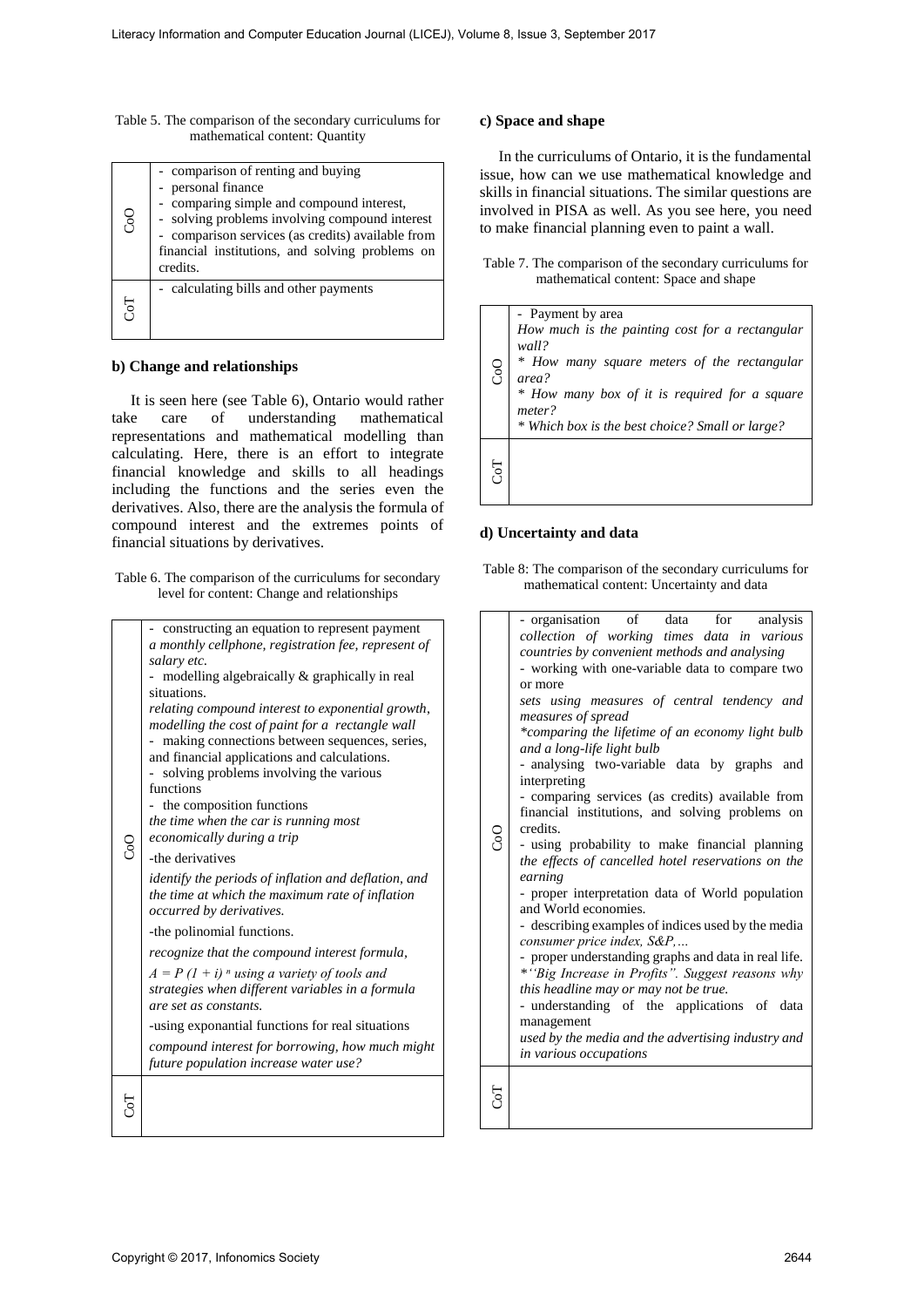In the content of uncertainty and data, it is seen Ontario works on the analysis of one variable and two variable data. Especially, they consider on comparing conditions and interpreting of data. Additionally, you can use probability when you make a financial planning by cancelled reservations for a hotel. To know the financial world and financial landscape is very important for financial literacy. The curriculum of Ontario considers these concepts. Here there is interpretation of world population and economy, the definition of indices used by the media, such as Standard and Poor's.

#### **4.3. Findings for workplace sections**

In both countries, another program is used to prepare students who don't consider university for their life. In these curriculums, there are similar headings, such as travel costs, shopping, taxes, and bills. Also, Ontario handles other concepts, such as probability and measurement about finance. For example, how many are people in a crowd? designing and budgeting for a household improvement, the probability of winning the gamble.

Table 9. The comparison of the curriculums for secondary level in 'workplace'-'everyday life' sections

|                | - earning and purchasing                                    |  |  |
|----------------|-------------------------------------------------------------|--|--|
|                | - saving, investing, and borrowing                          |  |  |
|                | simple and compound interest from financial                 |  |  |
|                | institutions                                                |  |  |
|                | - transportation and travel                                 |  |  |
|                | solving problems involving the associated costs &           |  |  |
|                | interpreting and comparing different modes of               |  |  |
|                | transportation                                              |  |  |
|                | - interpreting and displaying financial data                |  |  |
|                | - the probability                                           |  |  |
|                | like winning the gamble                                     |  |  |
|                | - personal finance                                          |  |  |
|                | accommodation, budget, tax etc.                             |  |  |
|                | - applications of measurement                               |  |  |
|                | * how many are people in a crowd?                           |  |  |
|                | convert measures between systems                            |  |  |
|                | *cm - inches, pounds – kg, gallons-lt, $C^0$ - $F^0$ , etc. |  |  |
|                |                                                             |  |  |
|                | designing and budgeting for a household                     |  |  |
|                | improvement                                                 |  |  |
|                | - conscious consumption arithmetic                          |  |  |
|                | - travel costs                                              |  |  |
|                | - budget, - taxes, - pricing, discount and addition         |  |  |
| $\overline{C}$ | - billing                                                   |  |  |
|                | how are bills calculated? what are the items of             |  |  |
|                | them?                                                       |  |  |
|                |                                                             |  |  |

## **5. Discussion**

It is seen that in the curriculum of Ontario, there are lots of relationships between financial and mathematical contents. Some concepts such as interest are dealt with in almost all grades. It shows a harmony that is a fundamental dynamic of a design of curricula. Also, in Ontario, mathematics education and financial literacy education promote each other however Turkey uses financial contexts only to gain mathematical skills.

In the curriculum of Ontario, it is seen that financial contents are used intensely, conceptual relations and reasoning are asked from students. Ontario curriculum has many headings financially and also, many real life situations are added into the curriculums. On the other hand, in the curriculum of Turkey, even the fundamental frames such as the interest and investment are not placed. There are some knowledge and skills centred on the percentage and calculating but these are not sufficient.

As shown in findings, in both countries, another program is used to prepare students who don't consider university for their life. Turkey executes this project since 2013. Though this is a simplified program, it has more financial contents than the general curriculum but both of the curriculums of Turkey don't refer financial literacy clearly.

As an overview for all, the theme of financial literacy is considered in Ontario as one of the most important basics of the curriculum which makes students feel that and this curriculum can be considered a good model to the integration of financial literacy. Ontario curriculum has organised this integration according to three themes: real life, PISA, and dynamics of financial literacy [13]. The curriculums provided that students can reflect their financial knowledge and skills in real life. This is already to be a financial literate. Also, it is shown in Ontario maths curriculum how students can use mathematics in solving problems in the financial area such as painting wall or monthly cell phone planning. In this curriculum it is possible to see what the definition of literacy means for real life and how the financial literacy education can integrate a curriculum. Similarly, it can be said that the curriculum of Ontario has harmony with aims and contents of PISA. The Ontario math curriculums and PISA have utilized similar questions and heads. From this point of view, PISA is accepted as a reference for some countries' curricula. The effective presentation of data and correct interpretation of data are skills necessary current life. The Ontario curriculum focus on both. Besides, it appears that Ontario curriculum has gains and content to educate people on tools and realities of the local and global financial world. Moreover, the realities of the financial world and to know financial landscape are a need for effective financial literacy education. Literacy tensor is a specific the second of the second of the second of the second of the second of the second of the second of the second of the second of the second of the second of the second of the second of the secon

### **6. Conclusion**

It will be useful that mathematics curriculums should be handled focusing on real life situations within the framework of mathematical literacy and financial literacy. And also, countries which consider